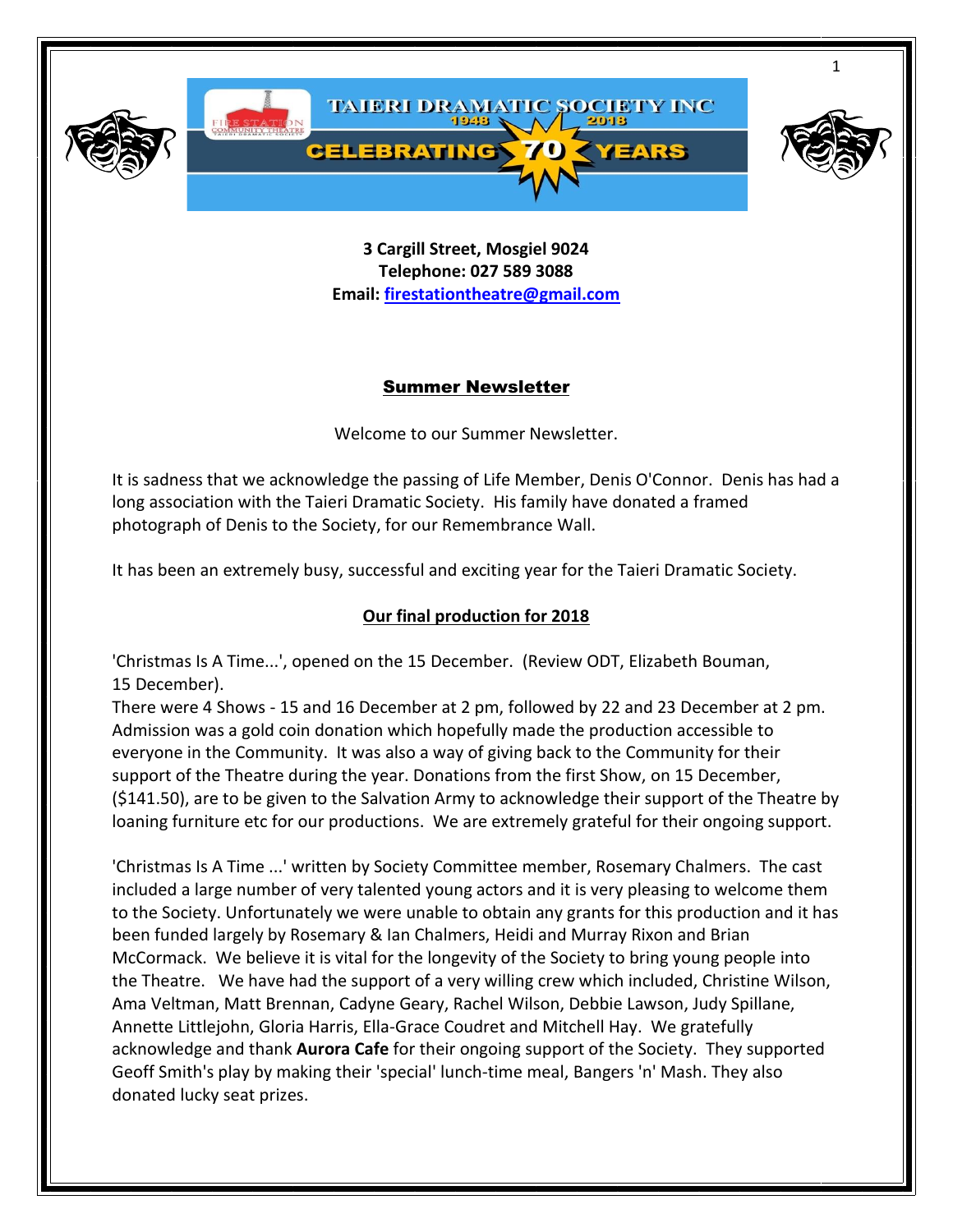For 'Christmas Is A Time...', Aurora Cafe generously donated 100 baked wrapped cookies to distribute to the final performance audience. Plus they gave us a large tray of club sandwiches for our After Party. Sponsorship of \$50.00 was received from Countdown, Mosgiel, and this went towards the purchasing of ice creams etc for 'Christmas Is A Time...' and also for the Play Reading, 'An Inconvenient Christmas'. Countdown's generosity has been very helpful and very much appreciated. Domino's also supported us by discounting pizza's for our After Party. Bernadette Hay donated free half time ice creams for lucky seat winners for 'Christmas Is A Time'. Thank you to everyone who supported this production in any way. We had excellent audience numbers at each performance with people from as far away as South Africa, Tauranga, Hokitika, and Invercargill attending.

#### **Play Reading**

A Play Reading of 'An Inconvenient Christmas', written by our own members, Tabitha Littlejohn and Emerald Ottley, both students at Taieri College, was held at the Fire Station Theatre on 7 and 8 December. The play is a cynical take on Christmas stories and suitable for teenagers and above. It was very well received with excellent audience numbers. Presenting plays as a Play Reading has proved to be a valuable tool in preparing a play for staging. 'An Inconvenient Christmas' also did not received any grants and all sponsorship and support is acknowledged and greatly appreciated. The play reading was excellent and the Society can be extremely proud of the talent on display.

#### **Performances 2018**

- Two One Act Plays **Snip/ Bonking James Bond** Directed by David Thompson.
- **Bangers 'n' Mash** Written and Directed by Geoff Smith.
- **The Dragon Princes** Written and Directed by Brian McCormack.
- **An Inconvenient Christmas**  Written and Directed by Tabitha Littlejohn and Emerald Ottley.
- **Christmas Is A Time..**. Written and Directed by Rosemary Chalmers.

It is interesting to note that four of the above were written by Taieri Dramatic Society members.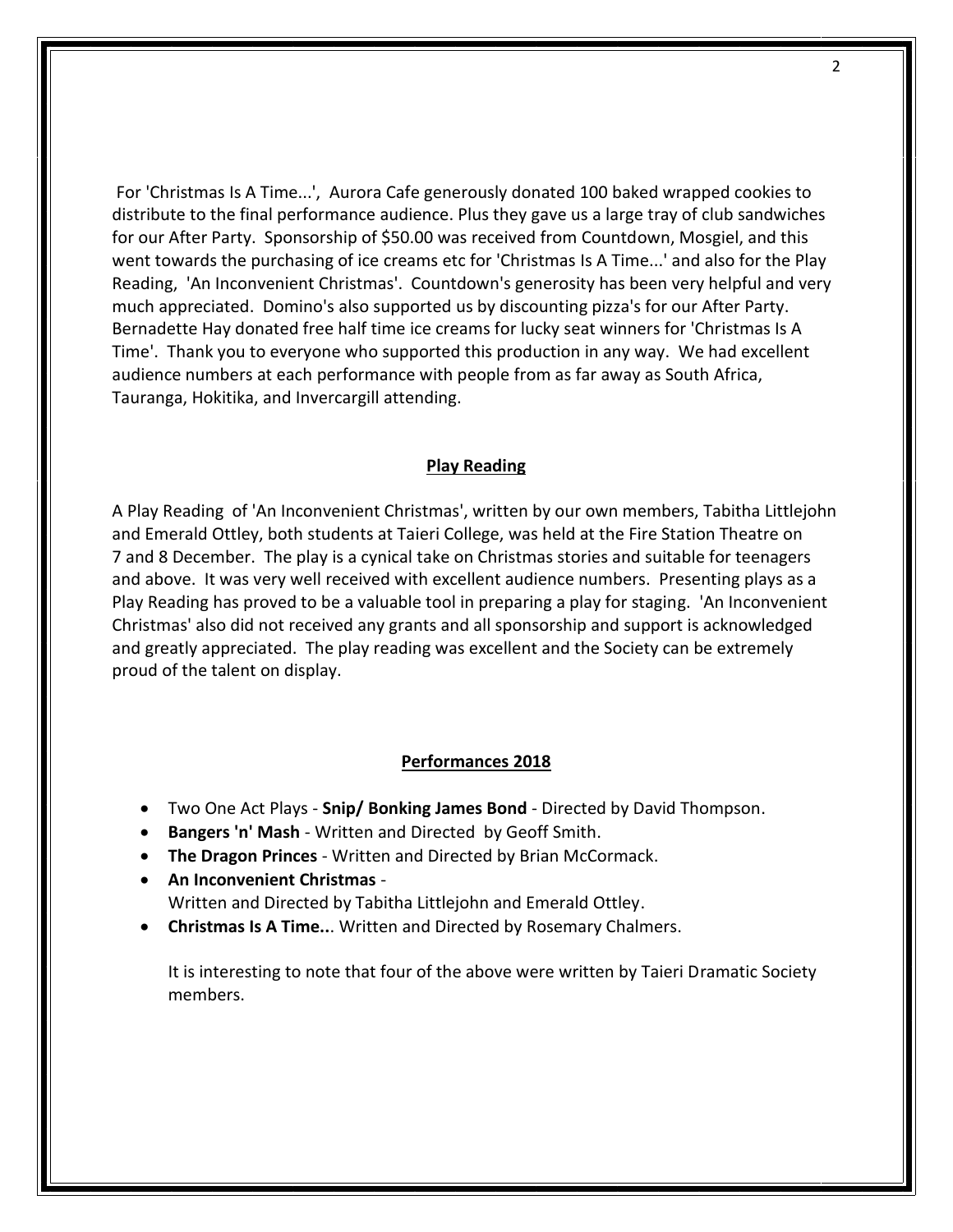

## Newsflash

We have just been notified that Bangers 'n' Mash, which was submitted to be judged for the OSTA's (Otago Southland Theatre Awards), received seven nominations.

- Best Properties.
- Best Set.
- Best Supporting Female In A Play.
	- Stacey Gribbon Evelyn.
	- Gloria Harris Marion.
	- Kay Masters Gwyneth.
- Best Supporting Male in A Play. Peter Whigham - Gerald.
- Best Leading Male In A Play. Keith Richardson - Dan.

#### **Dunedin Theatre Awards**

The Taieri Dramatic Society also received an award at the ninth annual Dunedin Theatre Awards held on Monday, 10 December, in Dunedin. The award was for special achievement, acknowledging the 70th Anniversary Celebration year of the Taieri Dramatic Society. (Refer page 4, ODT, 11 December 2018).

#### **Quiz Night**

A Quiz Night was held at the Mosgiel R.S.A, on Tuesday, 27 November 2018 as a fund raiser for the Taieri Dramatic Society. We had a small but enthusiastic crowd and we all had a very enjoyable evening. We raised \$788.10.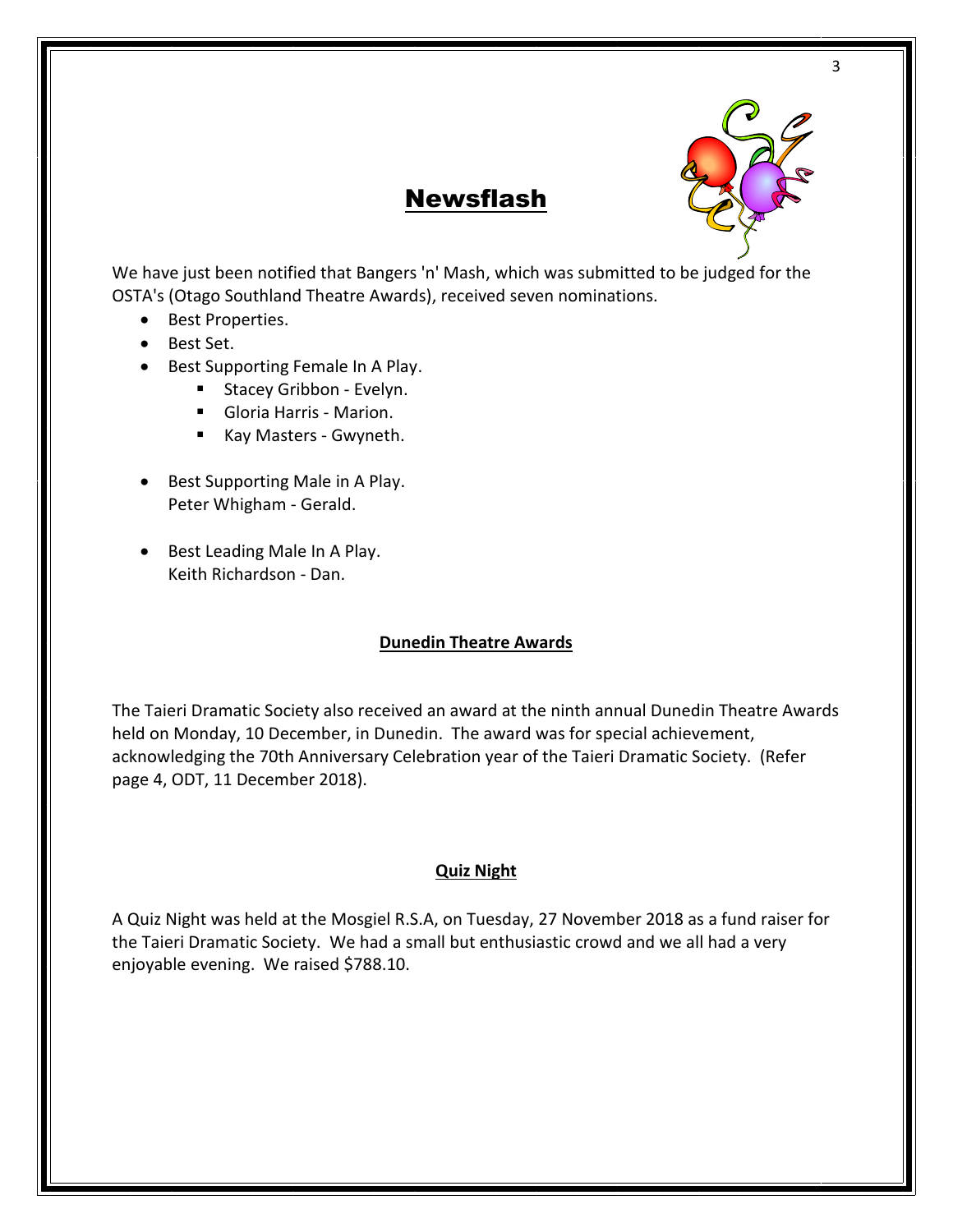#### **Committee**

Our Secretary, Rachel Parmee is on leave at the moment and Tim Pettengell is our Acting Secretary, until Rachel's return. Contact Tim by emailing**- [firestationtheatre@gmail.com](mailto:firestationtheatre@gmail.com).**

#### **New Treasurer**

We welcome, Mrs. Paula Wilson as our new Treasurer. Paula is an Accountant and is willing to act as Treasurer for the Society but does not wish to serve on the Committee.

#### **New Members**

We welcome our new members :

Anne-Marie Turnbull, Meredith Turnbull, Halaina Sparks, Hermione Sparks, Tahlia Mortimer, Alice Johnston, Grace Johnston, Effie King, Nate Wilson, Andrew Wilson, Chicane Woodward .

#### **Membership Renewal**

Reminder that membership renewal is due.

**Membership Subscription**: \$10

**Membership term:** 1 January to 31 December or any part thereof.

A membership form is at that end of this Newsletter.

### Help Wanted

#### **Membership Coordinator**

We would welcome the support of a member or job sharing team to update and keep undated our membership records. Please let Ian know if you are able to help. Ian Chalmers - email, ian.chalmers64@gmail.com or Mobile: 021 501 861

#### **Job Description for Membership Coordinator**

Updating the email addresses of our present members and adding our new members. Also updating postal addresses of those members who do not have computers. Emailing and posting out the membership renewal applications at the end of the year. Liaising with the Treasurer, Mrs. Paula Wilson, re membership payments. This job does not include writing the Newsletter.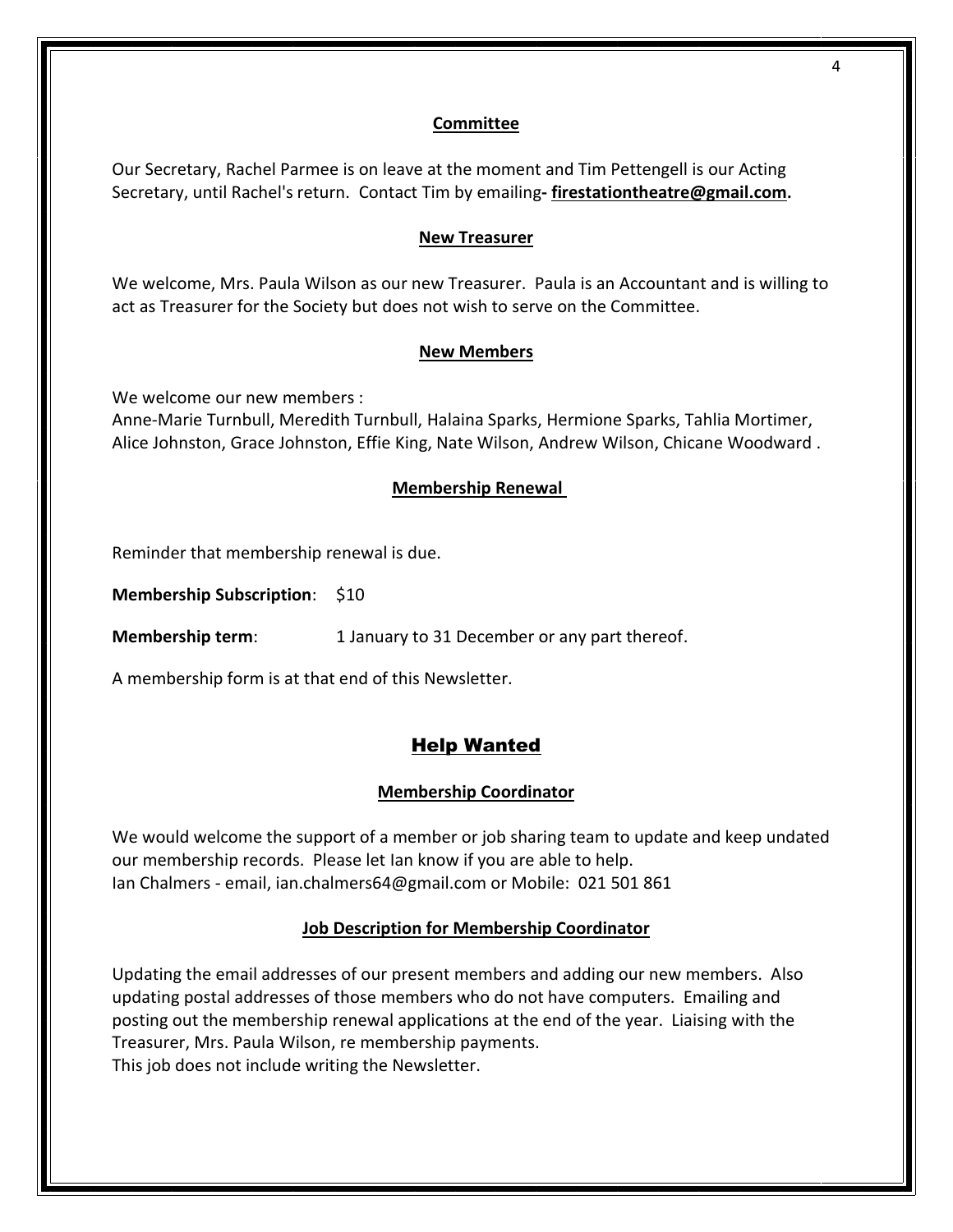There are many small jobs within the Society as well as bigger ones, that we would greatly appreciate help with. The old adage many hands make light work is true, as it spreads the load so everyone can enjoy being involved.

It may be that you like -

- putting up posters,
- putting up or taking down advertising signs,
- preparing the cuppa and washing the dishes at rehearsals,
- or spoiling the cast by baking for their rehearsals,
- being a chaperone at rehearsals to younger members of the cast,
- maintenance and repair,
- archiving Archiving Team.
- hairdressing.
- advertising or grants application guru.

We are very willing for you to write your own job description. **All job applications are to be submitted to the Committee for approval.** 

People are very busy and the idea of having a job description, is that you know exactly what you are doing and don't get landed with a huge workload and/or encroach on other people's jobs. Some people like to work on their own and that is respected but others love company and prefer to work as part of a team. We are all passionate about the Theatre and we all have different strengths and talents that we can give, to keep the Theatre running for another 70 years. If you are able to help out in any way, your support would be greatly appreciated.

We are striving to keep the Society alive and vibrant but also welcoming and accessible to everyone. The Society is a volunteer organisation and we all want to have the fun of being involved but at the same time build on our reputation of presenting high quality productions. As mentioned in the Spring Newsletter, the demise of the Fortune Theatre has been a huge blow to professional and amateur theatre and is a warning to Theatre in general. Gaining funding grants is a major concern for small theatre company's. We have a wonderful asset and it would be a shame to under utilize it or lose it.

#### **Wardrobe**

Our Theatre Wardrobe hire is very successful, thanks to Judy Spillane and her dedicated team of volunteers. The Wardrobe is open every Thursday between 6-7pm and by appointment with Judy, telephone 489 1539.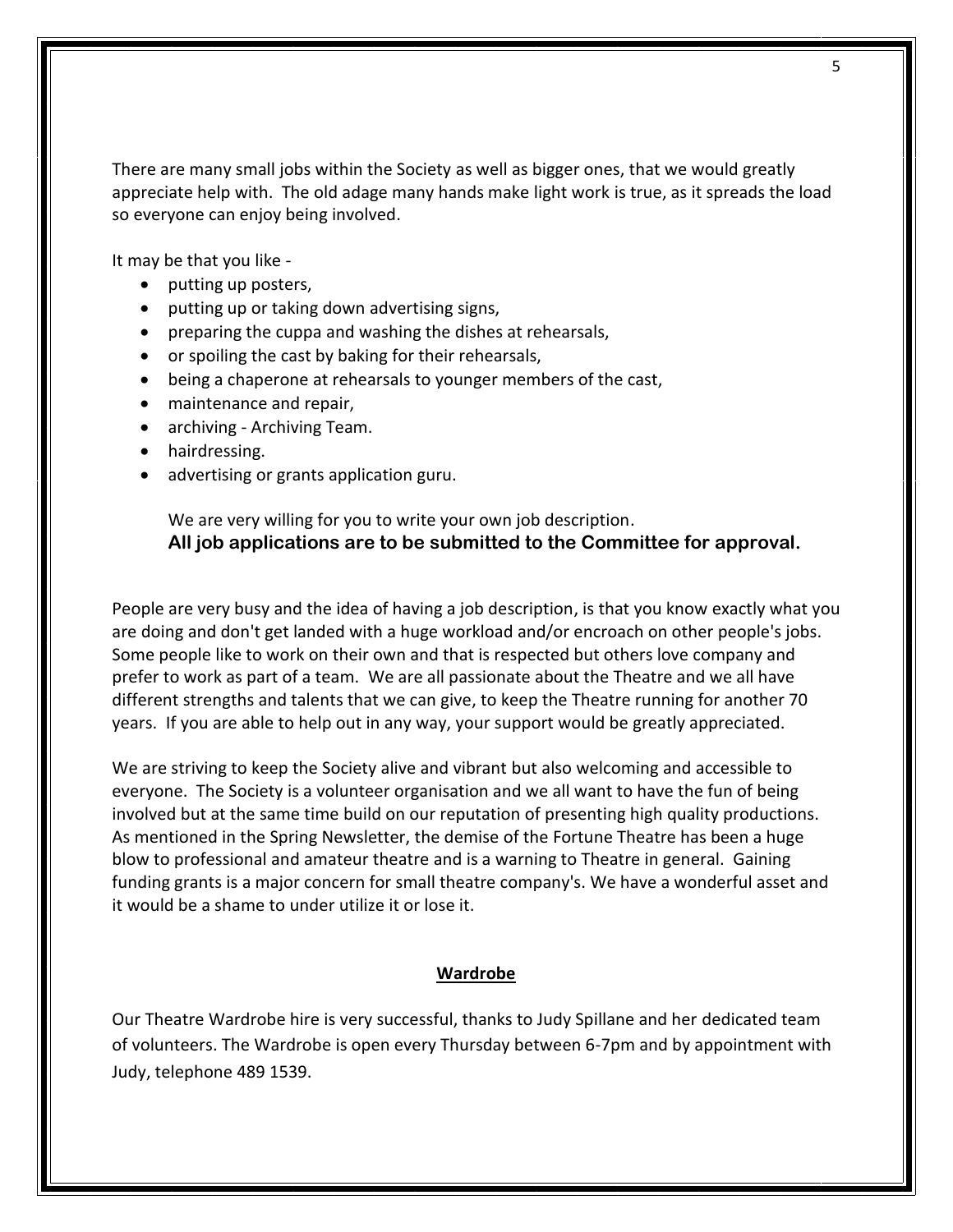#### **Theatre Guideline Manual**

As mentioned in the Spring Newsletter, we are working toward compiling a Theatre Guideline Manual showing all the different roles in the Theatre and what is required to fulfill each role. It means that if you are taking on the role of e.g. Front Of House Manager, you have a basic framework to work from, as to your responsibilities, duties etc. How to work the cash register, float, banking cash, Eftpos, purchasing stock i.e. ice creams etc.

If you would like to submit a guideline to be included in this Manual, please email it to our Acting Secretary, Tim Pettengell.

#### **Productions planned for 2019 include**

**Home Invasion** - Directed by David Thompson. Rehearsals are under way and this Play will be staged late March. **The Vicar of Dibley** - Directed by Gloria Reid and Geoff Smith. **An Inconvenient Christmas** - Written and Directed by Tabitha Littlejohn and Emerald Ottley. Staging this play is dependent on their School commitments, exams etc. Other productions to be staged include an end of year **Christmas Production**.

#### **Theatre Workshops**

We are also planning to hold a series of Theatre Workshops-dates to be confirmed. Please register your interest by emailing, rosemary.chalmers64@gmail.com.

#### **Theatre Open Day**

It has been suggested we hold an Open Day to welcome the Public to the Theatre.

#### **Social Evenings**

There has also been interest expressed in holding social evenings throughout the year at the Theatre, which could include:

Poetry Readings, Theatre Sports, Play Readings, Whose Line Is It Anyway? etc.

We would welcome your ideas and support.

Please ring Ian Chalmers - Mobile: 027 589 3088 or 021 501 861.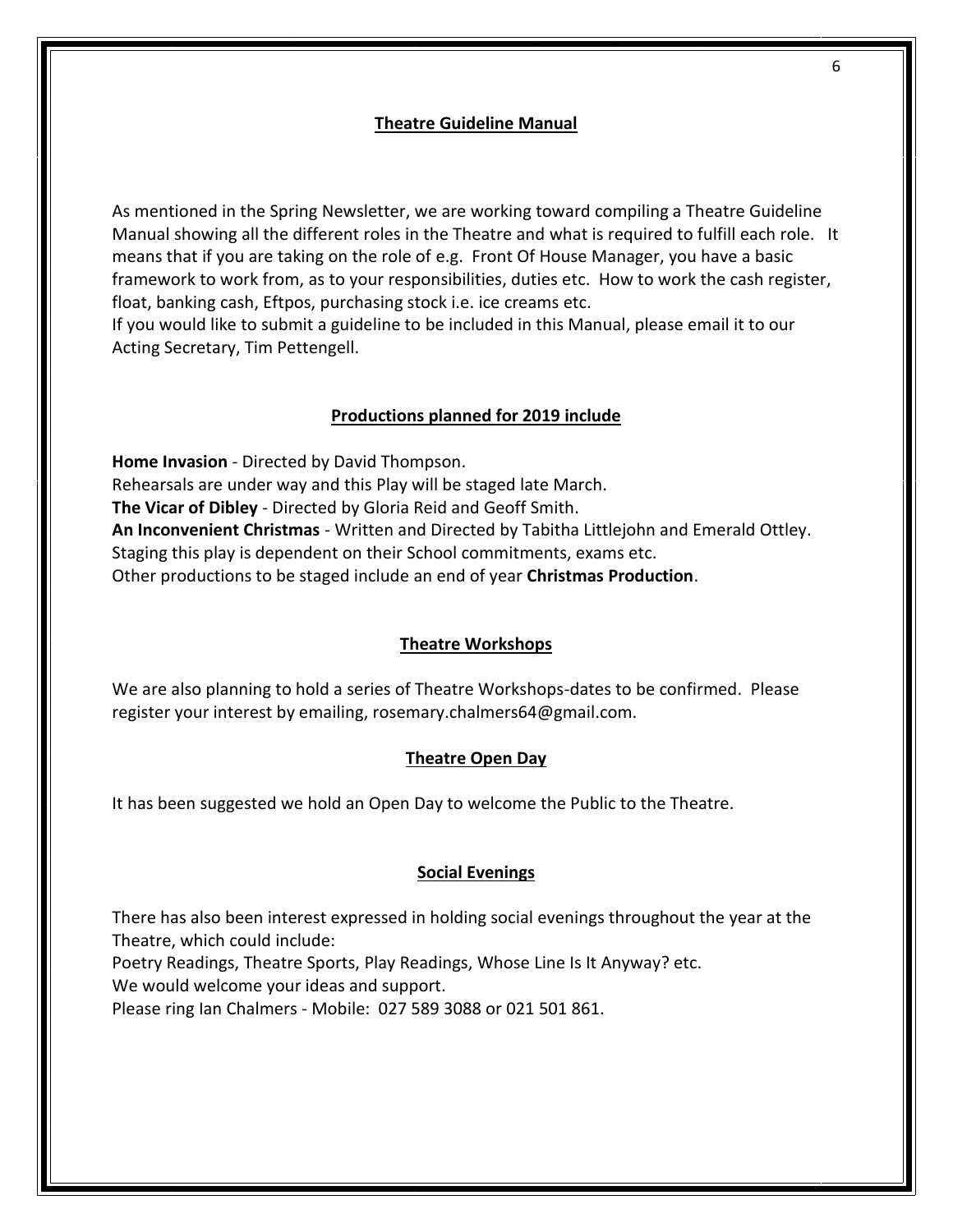#### **Annual General Meeting**

Please note date in your diary:

#### **Annual General Meeting - 7 February 2019 at The Fire Station Theatre - 7 p.m.**

We look forward to your attendance and support.

#### **Thank you**

Special thanks to everyone who has supported the Theatre during the year, your help is very much appreciated.

On behalf of the Taieri Dramatic Society Committee, I hope that you have had a very Merry Christmas and we wish you good health and happiness in the year ahead.

*Rosemary Chalmers*

Happy<br>New *Year* 

*Quote:* 

The theater is so endlessly fascinating because it's so accidental. It's so much like life. **Arthur Miller** 



7